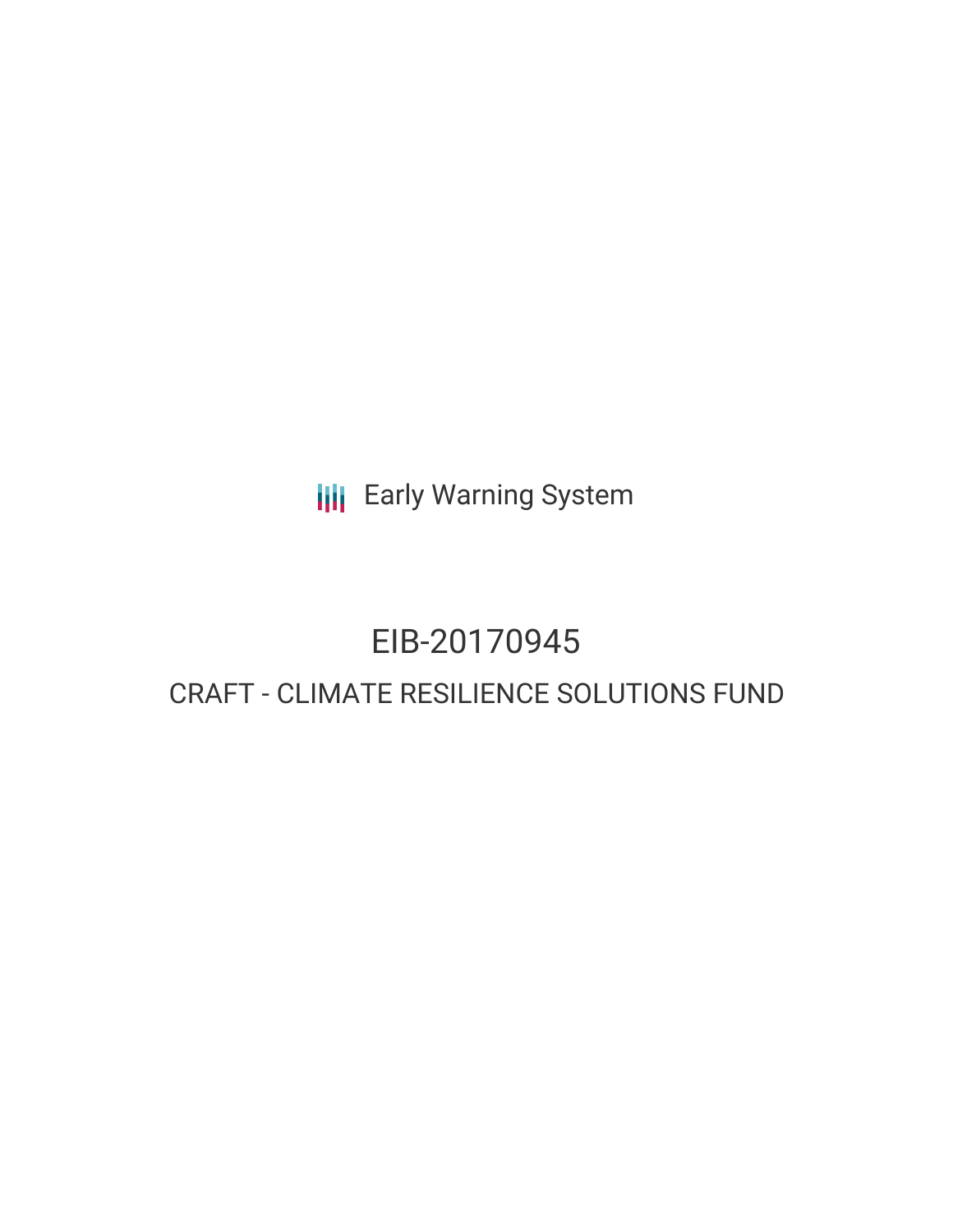### **Quick Facts**

| <b>Financial Institutions</b>  | European Investment Bank (EIB)    |
|--------------------------------|-----------------------------------|
| <b>Status</b>                  | Proposed                          |
| <b>Bank Risk Rating</b>        | U                                 |
| <b>Borrower</b>                | Lightsmith Resilience Partners LP |
| <b>Sectors</b>                 | <b>Climate and Environment</b>    |
| <b>Investment Type(s)</b>      | Loan                              |
| <b>Investment Amount (USD)</b> | $$40.00$ million                  |
| <b>Project Cost (USD)</b>      | \$250.00 million                  |
|                                |                                   |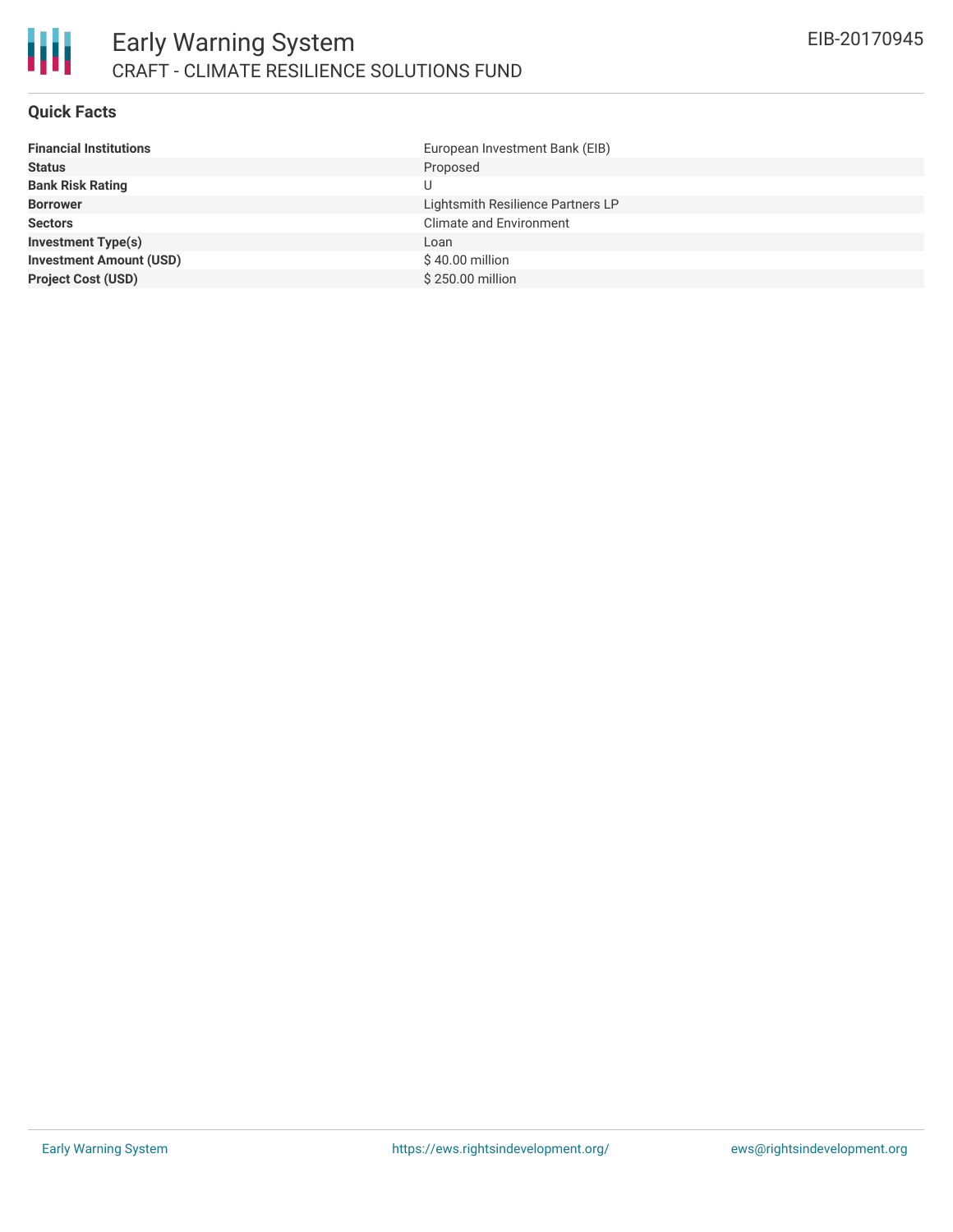



### **Project Description**

CRAFT would be the first EIB-supported investment fund dedicated to climate change adaptation and climate-resilience solutions. It is targeting private companies providing solutions to enhance adaptation and resilience to climate change, particularly for the benefit of developing countries and their vulnerable populations and livelihoods. With a generalist approach the fund will benefit projects in Asia, Africa and the Americas investing growth equity in companies that provide data, techenabled services and products to manage the risks and impacts amplified by climate change.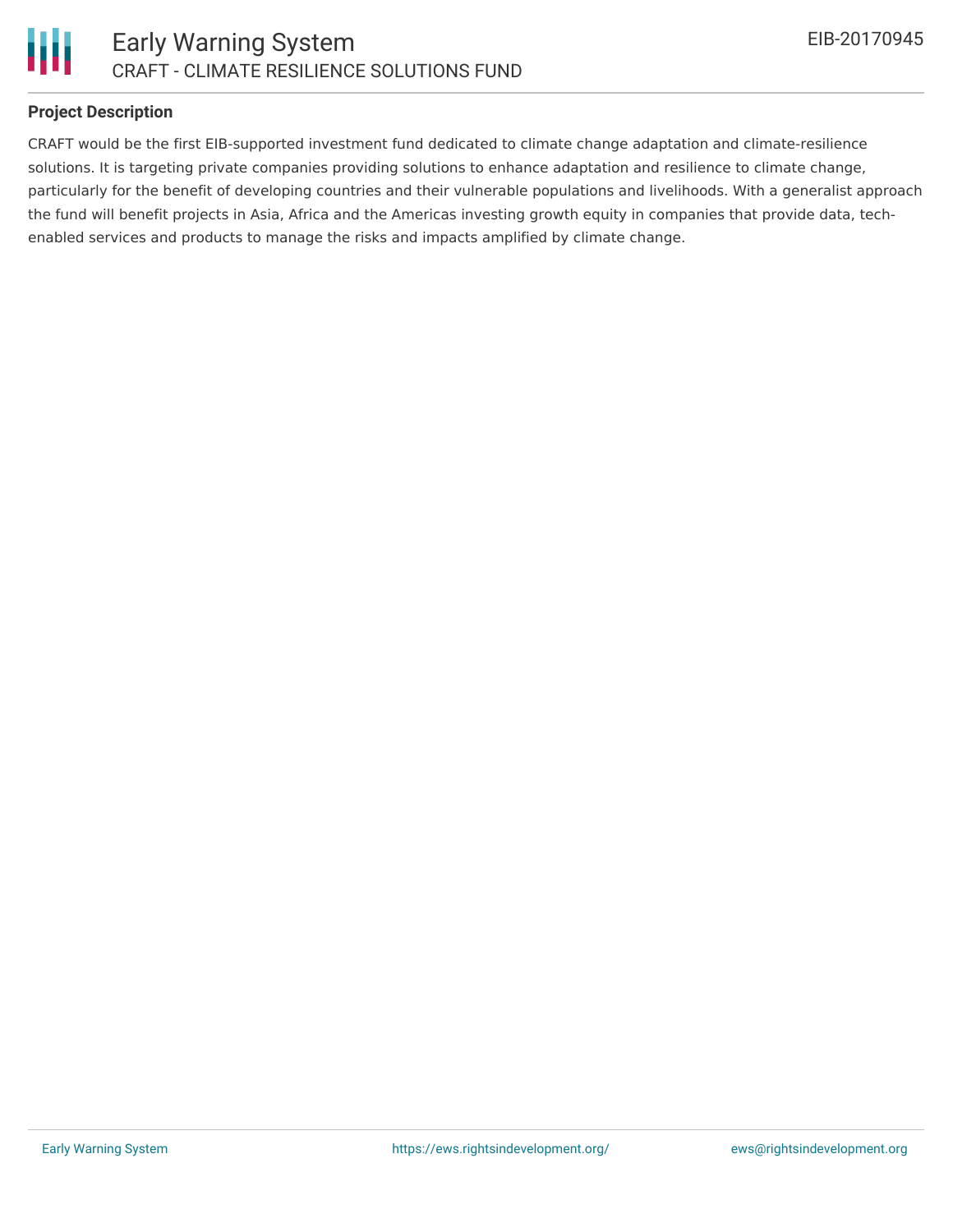

### **Investment Description**

European Investment Bank (EIB)